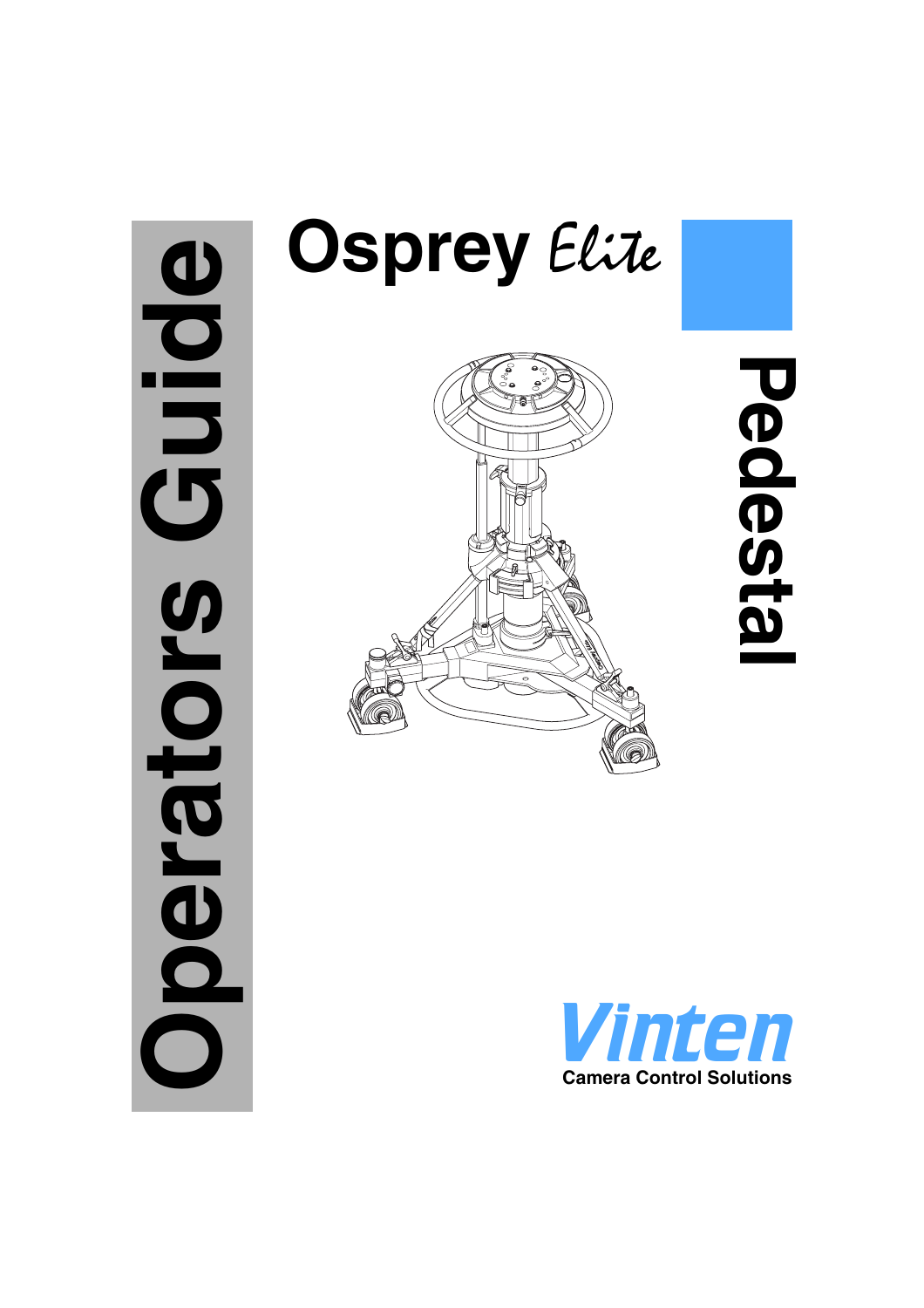# **Osprey** Elite **Pedestal**

**Publication Part No. 3574-8 Issue 4**

Copyright © Vinten Broadcast Limited 2005

All rights reserved throughout the world. No part of this document may be stored in a retrieval system, transmitted, copied or reproduced in any way including, but not limited to, photocopy, photograph, magnetic or other record without the prior agreement and permission in writing of Vinten Broadcast Limited.

Vinten is a registered trademarks of Vinten Broadcast Limited.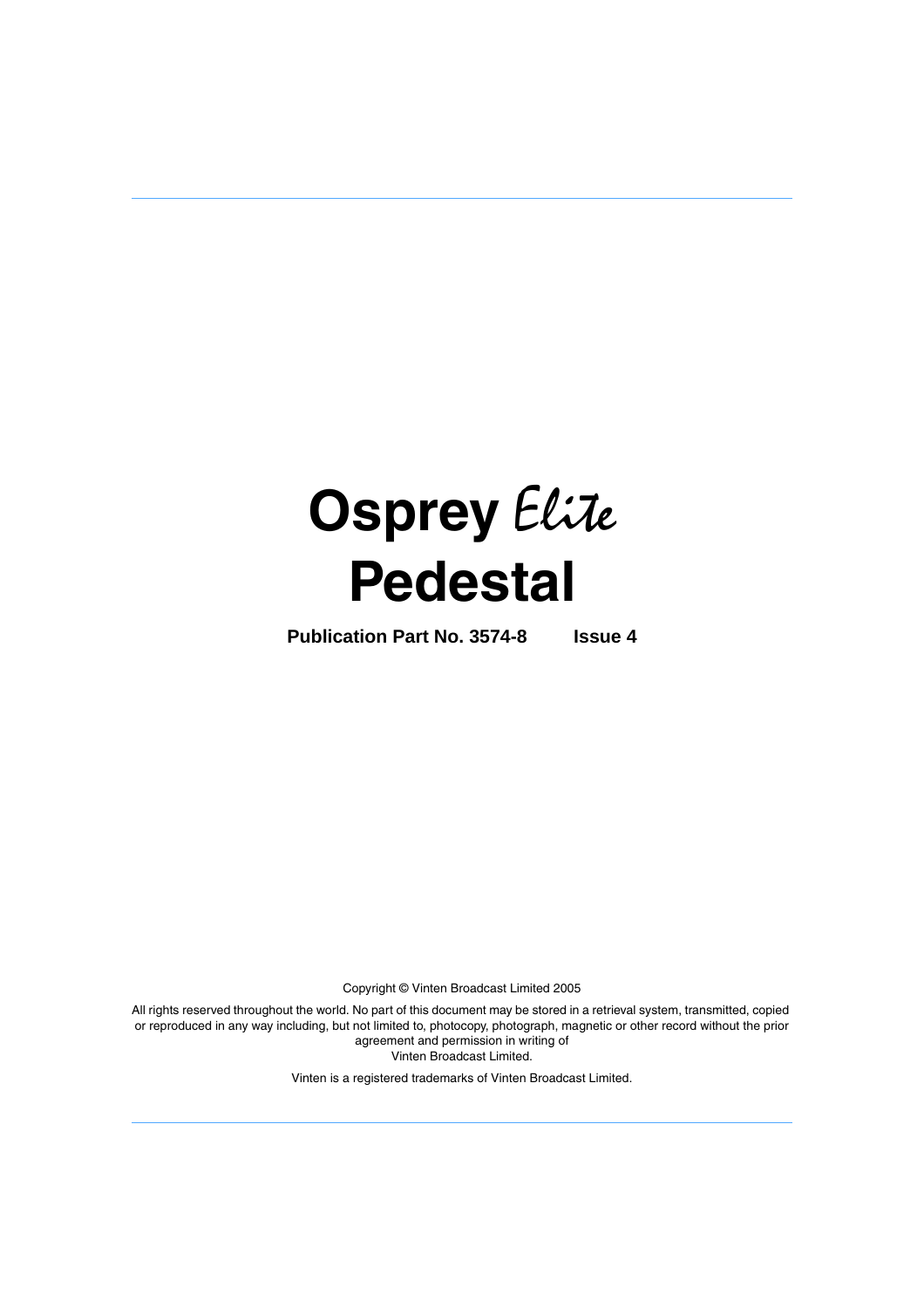# **Safety - read this first**

### <span id="page-2-1"></span>**Warning Symbols in this Operators Guide**



Where there is a risk of personal injury, injury to others, or damage to the pedestal or associated equipment, comments appear, highlighted by the word **WARNING!** and supported by the warning triangle symbol.

### **Warning symbols on the pedestal**



On encountering the warning triangle and open book symbols it is imperative that you consult this operators guide before using this pedestal or attempting any adjustment or repair.

# **Critical data**

# **Mass**

| Column                       |                 |
|------------------------------|-----------------|
| (including steering ring)    | 24.5 kg (54 lb) |
| Trim weights (six off) total | $3$ kg $(6.6)$  |
| Skid (including kickbar)     | 21 kg (46.2 lb) |

# **Load**

Maximum load 75 kg (165 lb)

# **Pressure**

<span id="page-2-0"></span>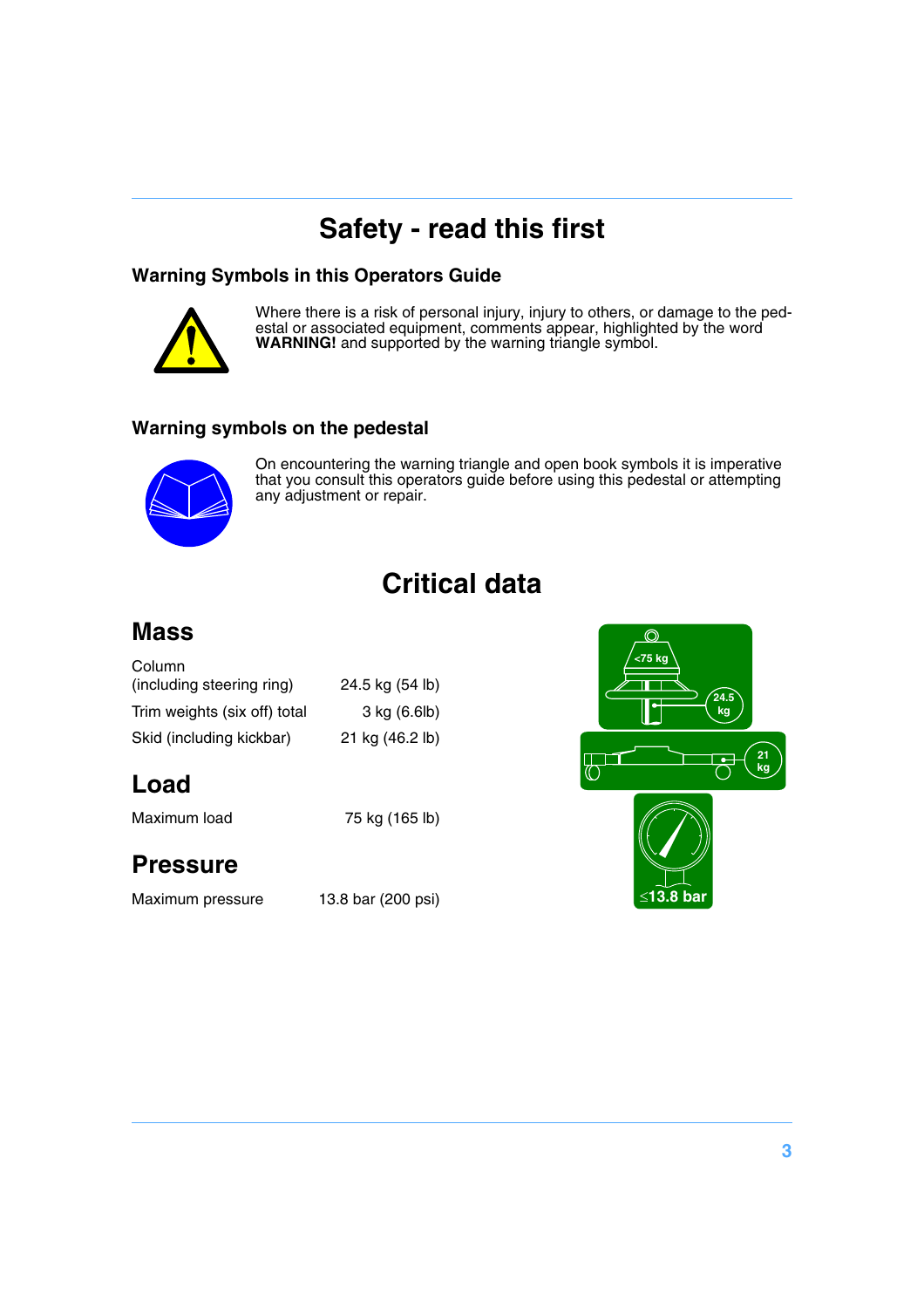# **Usage**

<span id="page-3-0"></span>The Osprey Elite Pedestal is designed for use in television studios and on location to support and balance a pan and tilt head, camera and ancillary equipment weighing up to 75 kg (165 lb).

The Osprey Elite Pedestal is intended for use by television camera operators.



# **Further information**

<span id="page-3-1"></span>For further information or advice regarding this pedestal, please contact Vinten Broadcast Limited, your local Vinten distributor or visit our website.

For full details on maintenance and spare parts, please refer to the Osprey Elite Pedestal Maintenance Manual and Illustrated Parts List - Publication Part No. 3574-9.These are obtainable from Vinten Broadcast Limited or your local Vinten distributor. For information on-line, visit our website at

### **www.vinten.com.**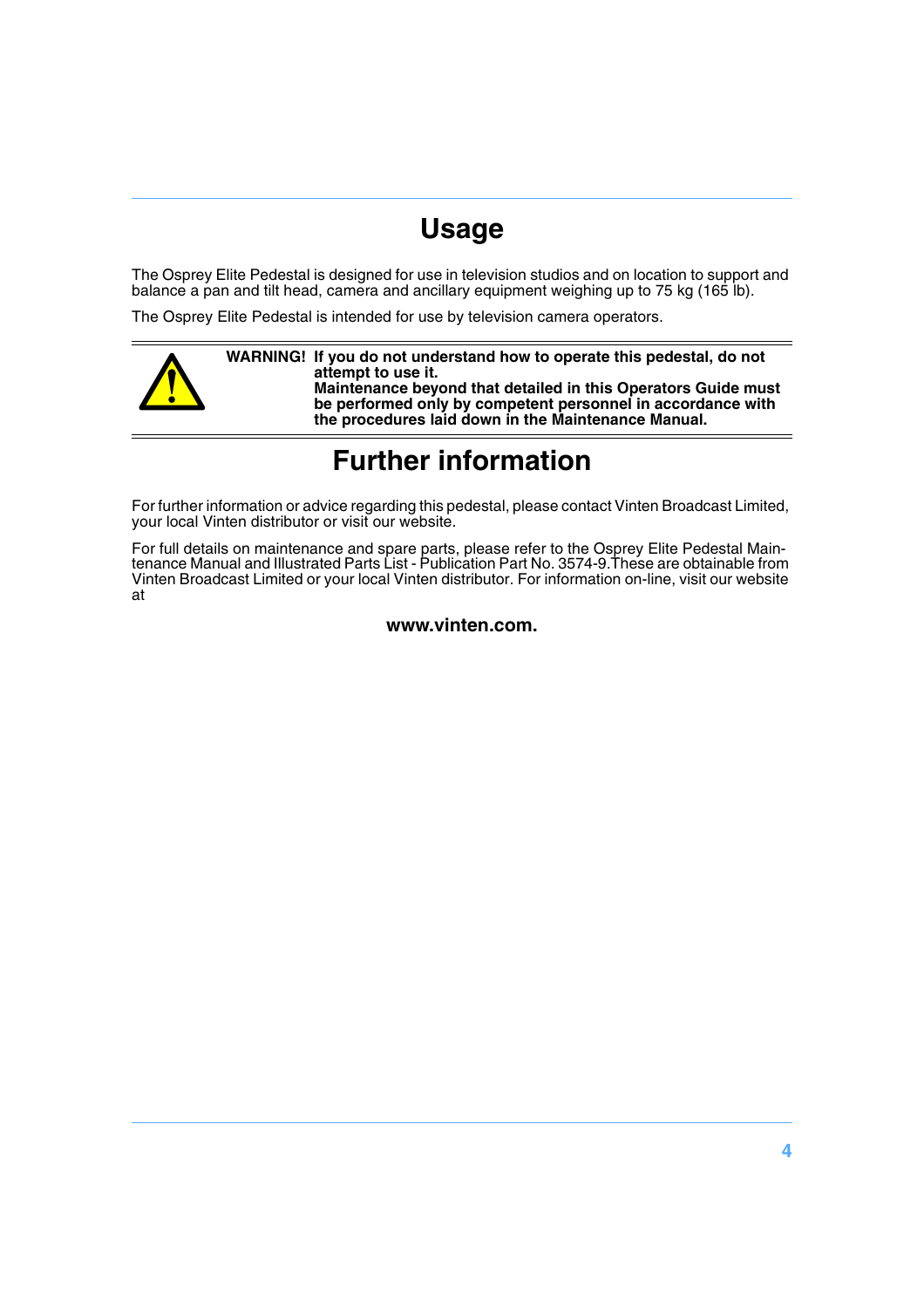# **Contents**

|                                 | Page |
|---------------------------------|------|
|                                 |      |
|                                 |      |
|                                 |      |
|                                 |      |
|                                 |      |
| <b>Operation</b>                |      |
|                                 |      |
|                                 |      |
| Pressurizing the pedestal       |      |
|                                 |      |
|                                 |      |
|                                 |      |
| Using the Osprey Elite pedestal |      |
|                                 |      |
|                                 |      |
|                                 |      |
|                                 |      |
|                                 |      |
|                                 |      |
|                                 |      |
|                                 |      |
| <b>Servicing</b>                |      |
|                                 |      |
|                                 |      |
|                                 |      |
| <b>Adjustments</b>              |      |
|                                 |      |
|                                 |      |
|                                 |      |
| Parts list.                     |      |
|                                 |      |
|                                 |      |

### **Associated Publications** Osprey Elite Pedestal

Maintenance Manual Part No. 3574-9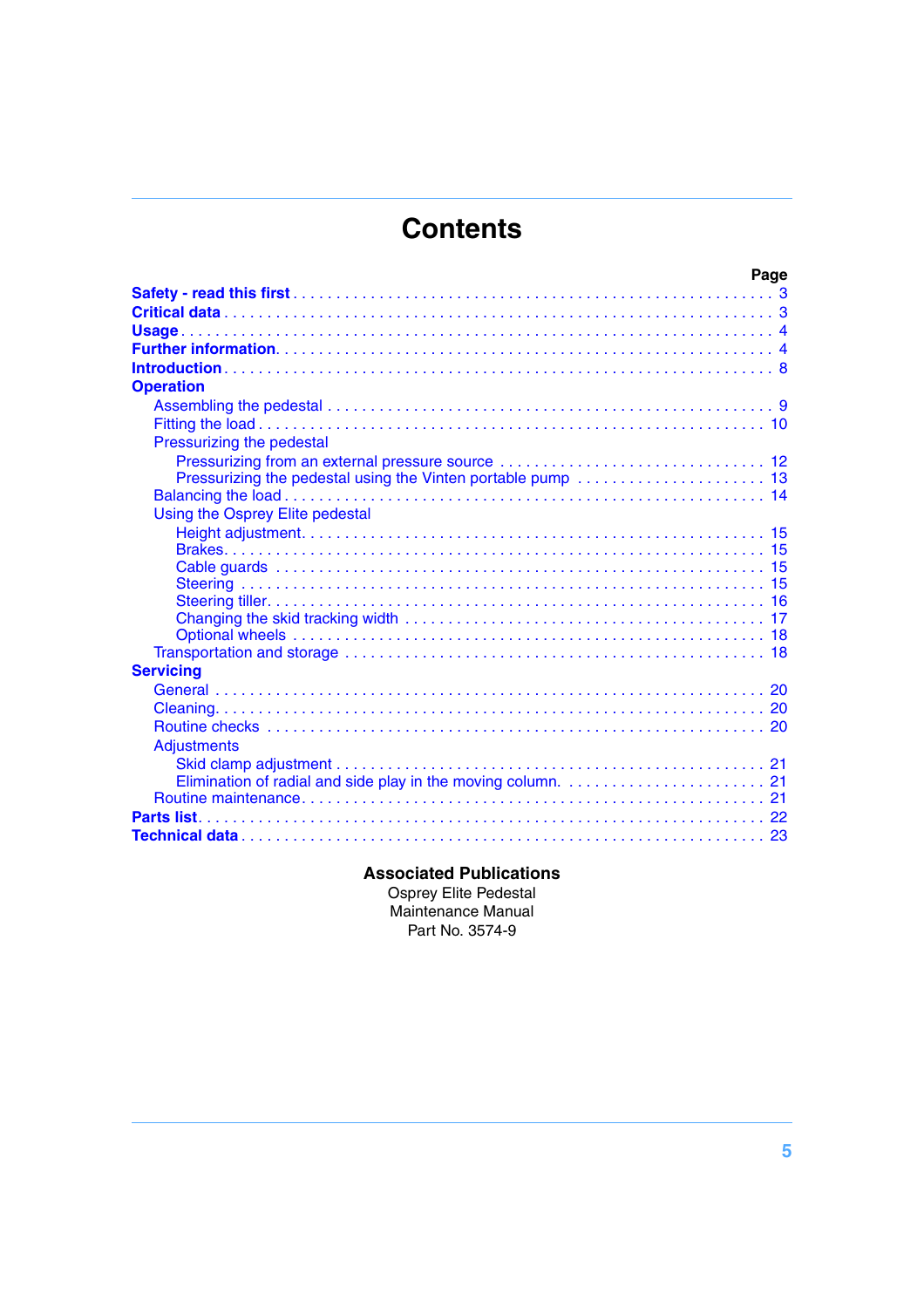<span id="page-5-22"></span><span id="page-5-20"></span><span id="page-5-19"></span><span id="page-5-18"></span><span id="page-5-17"></span><span id="page-5-16"></span><span id="page-5-15"></span><span id="page-5-14"></span><span id="page-5-13"></span><span id="page-5-10"></span><span id="page-5-9"></span><span id="page-5-7"></span><span id="page-5-4"></span><span id="page-5-1"></span><span id="page-5-0"></span>![](_page_5_Figure_0.jpeg)

<span id="page-5-21"></span><span id="page-5-12"></span><span id="page-5-11"></span><span id="page-5-8"></span><span id="page-5-6"></span><span id="page-5-5"></span><span id="page-5-3"></span><span id="page-5-2"></span>**Osprey Elite Pedestal**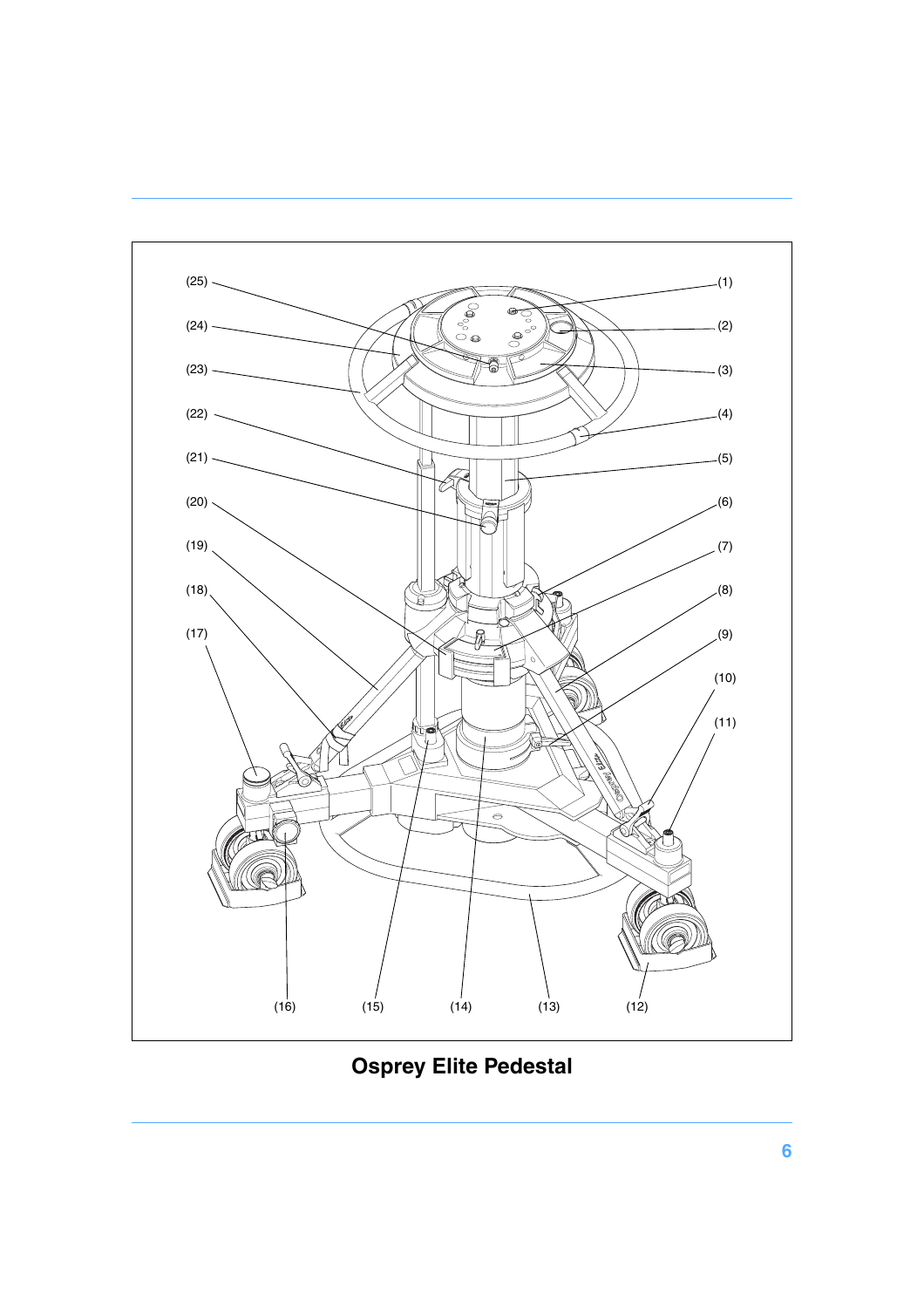# **Osprey Elite Pedestal**

| Four-bolt mounting plate          | (1)  |
|-----------------------------------|------|
| Pressure gauge                    | (2)  |
| Weight tray                       | (3)  |
| Steering indicator                | (4)  |
| Moving column                     | (5)  |
| Safety catch                      | (6)  |
| Trim weight                       | (7)  |
| Short strut                       | (8)  |
| Skid clamp                        | (9)  |
| Foot support and strap            | (10) |
| Wheel brake foot-button           | (11) |
| Cable guard                       | (12) |
| Kick bar                          | (13) |
| Outer Tube                        | (14) |
| Crab/steer changeover foot-button | (15) |
| Cable clamp                       | (16) |
| Tiller socket                     | (17) |
| Velcro strap                      | (18) |
| Long strut                        | (19) |
| Trim weight stowage               | (20) |
| Drag control                      | (21) |
| On-shot clamp                     | (22) |
| Removable steering ring           | (23) |
| Steering ring mounting plate      | (24) |
| Schrader valve and cap            | (25) |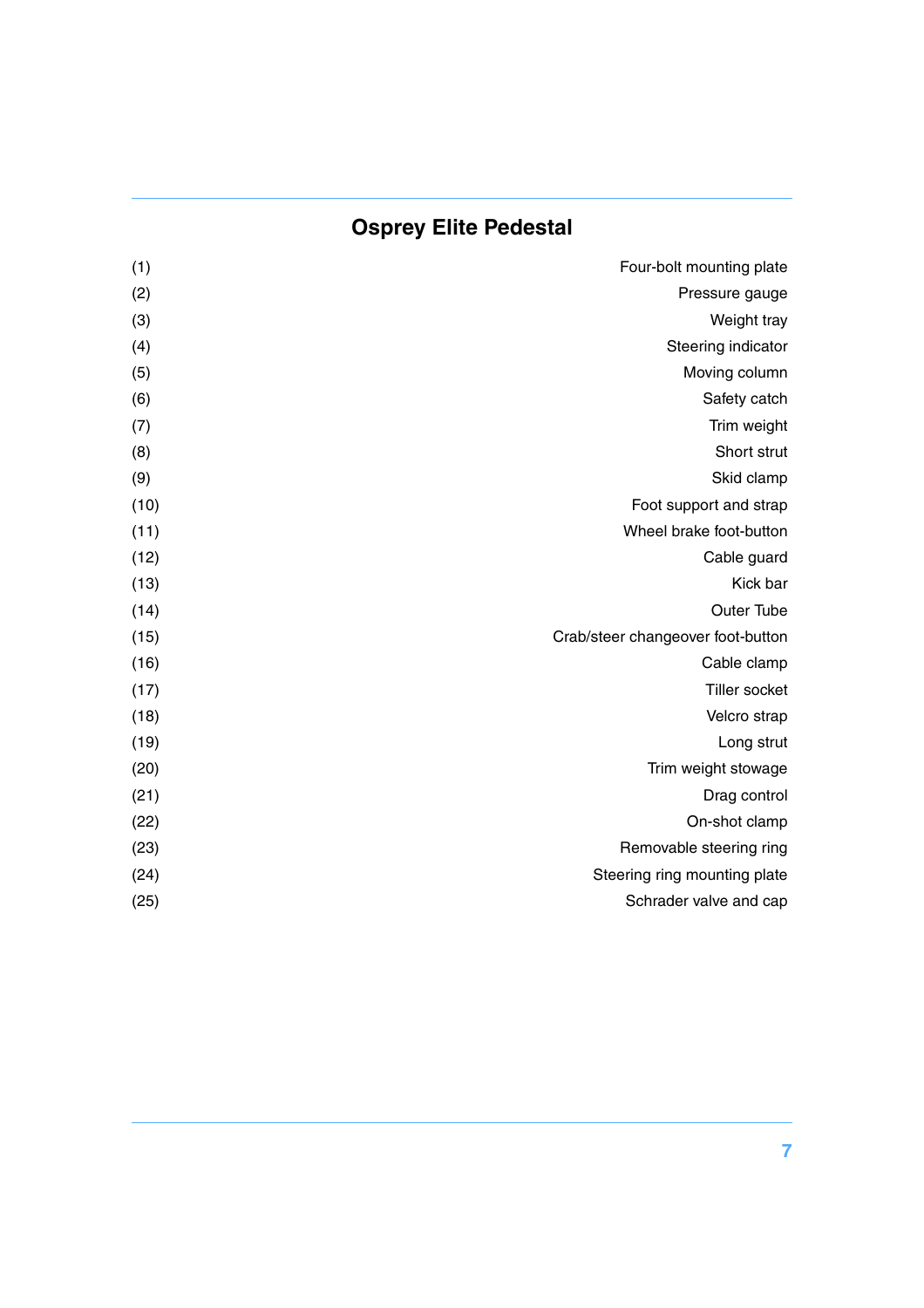# **Introduction**

<span id="page-7-0"></span>The Osprey Elite pedestal comprises a central two-stage telescopic column and a steerable, fold-ing skid assembly. For transport and storage, the steering ring [\(23\)](#page-5-0) may be removed and the column and skid separated.

The moving column [\(5\)](#page-5-1) is pressurized from an external pressure source. Trim weights [\(7\)](#page-5-2) are provided for fine balance.

The skid comprises a centre casting with carrying handle, a fixed leg and two folding legs. Each leg carries twin wheels, with brakes [\(11\)](#page-5-3) on the folding legs and a tiller socket [\(17\)](#page-5-4) on the fixed leg.

Two versions of the skid are available. The OB skid has 160mm (6.3in.) wheels. The studio skid has 125mm (5in.) wheels with cable guards [\(12\)](#page-5-5). The Vinten heavy-duty tracking skid, designed for use on 620mm track, may also be used with the Osprey Elite pedestal.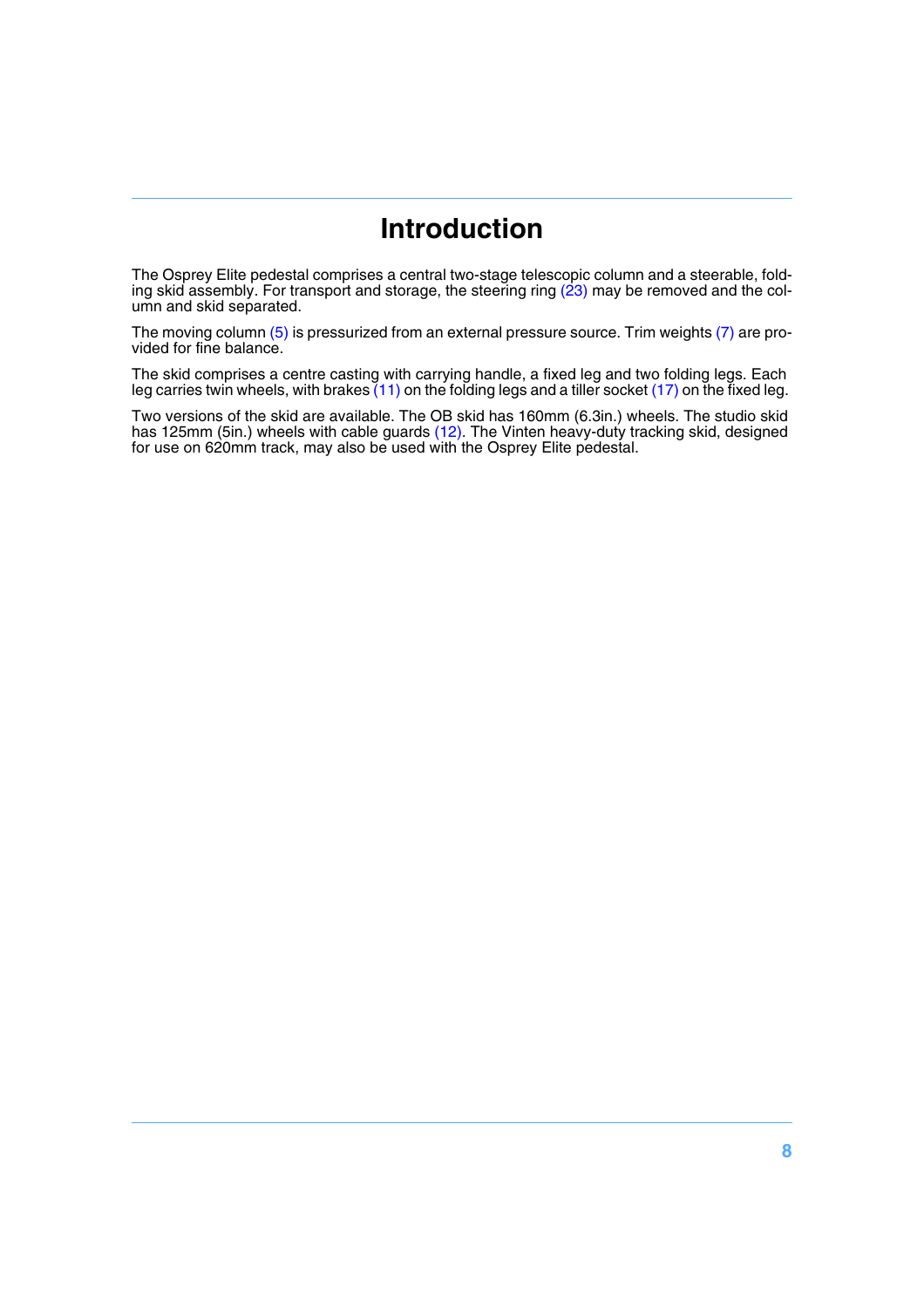# **Operation**

# <span id="page-8-1"></span><span id="page-8-0"></span>**Assembling the pedestal**

Turn the skid upside-down, depress the leg locking plungers and swing each folding leg out until the plungers lock the legs in the fully open position (See **[Changing the skid tracking width](#page-16-0)**).

Fit the kick bar [\(13\),](#page-5-6) which is secured by three sliding catches on the underside of the centre casting.

Set the skid on the ground on its wheels and apply the brakes [\(11\)](#page-5-3).

Fit the steering ring to the column as follows:

Position the steering ring [\(23\)](#page-5-0) in the cut-outs of the mounting plate [\(24\).](#page-5-7)

From the underside of the mounting plate, tighten the three screws using a suitable screwdriver, coin, or similar tool.

Install the column on the skid as follows:

Ensure that the rubber straps on each foot support [\(10\)](#page-5-8) are to the outside of the ball joint.

Hold the column upright and release the Velcro retaining strap [\(18\)](#page-5-9) holding the three struts. Raise the longer strut [\(19\)](#page-5-10) to about 30o from horizontal. The strut joint is adjusted to retain the strut in this position.

Lift the column, holding the two shorter struts  $(8)$  out from the column. Align the long strut with the fixed leg of the skid and carefully lower the column base into the skid centre. Ensure that the struts engage with the ball joints on each foot support and the steering tube locates in its socket.

Secure the struts to the supports with the rubber straps [\(10\)](#page-5-8).

Tighten the skid clamp [\(9\)](#page-5-12), using moderate hand pressure only. The clamp lever has a spring-loaded ratchet-type action and is operated as follows:

Turn the clamp lever clockwise as far as possible.

Pull the lever outward against the spring pressure, return it to vertical and release.

Turn lever clockwise again.

Repeat until the skid clamp is sufficiently tightened.

Secure the Velcro retaining strap [\(18\)](#page-5-9) clear of the skid wheels.

Slide the steering indicator(s) [\(4\)](#page-5-13) to the desired position (See **[Steering](#page-14-4)**).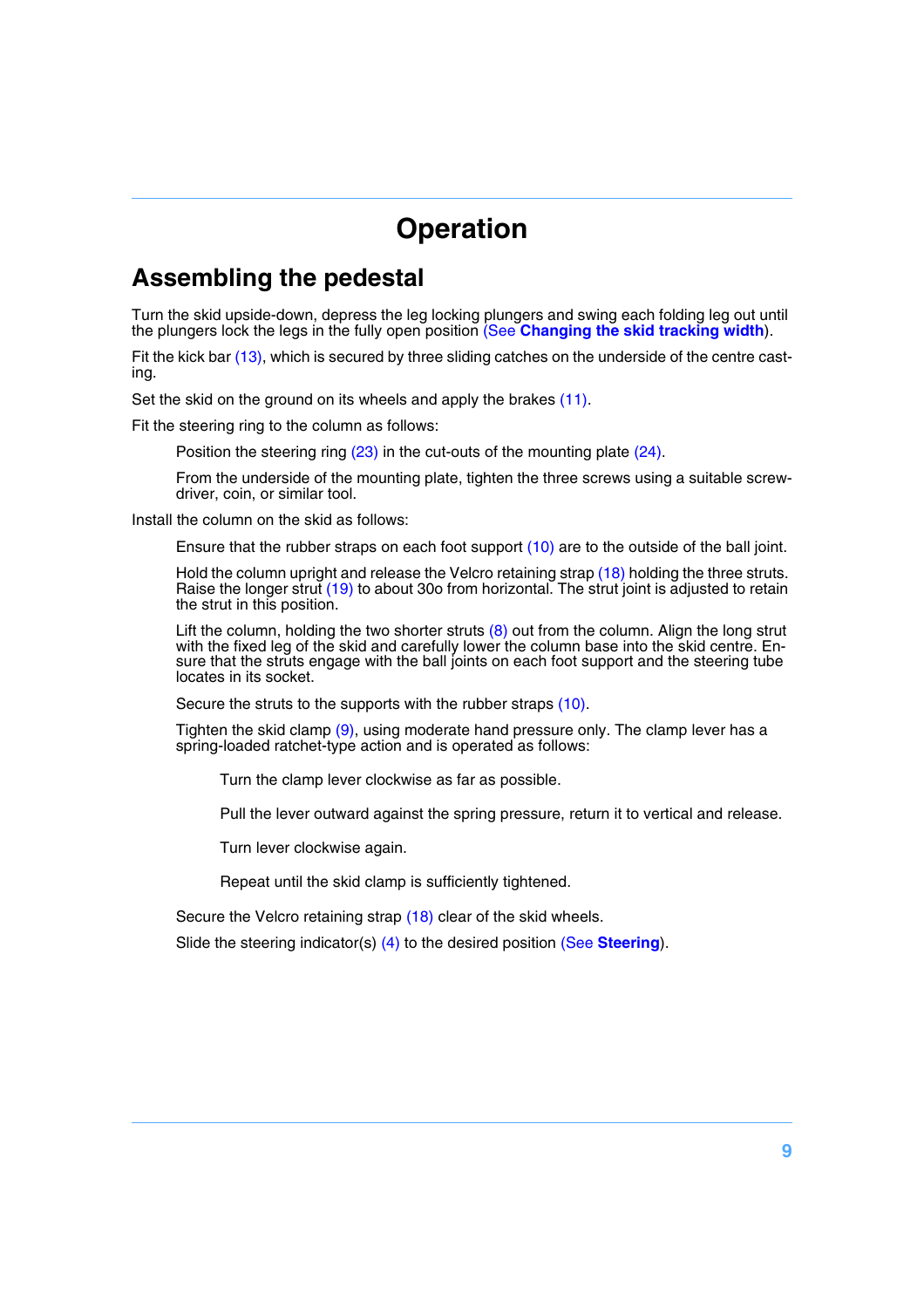# <span id="page-9-0"></span>**Fitting the load**

Fit the pan and tilt head and payload before pressurizing the pedestal. The Osprey Elite pedestal has the standard four-bolt mounting plate [\(1\)](#page-5-14) which permits the use of various Vinten camera mounts including pan and tilt heads, Quickfix and Mitchell adapters. The mounting bolts are captive in the pedestal and the bolt heads are accessible from the underside of the mounting plate with the column fully depressed and the safety catch engaged. However, installation of the pan and tilt head is facilitated if the column is extended.

![](_page_9_Picture_2.jpeg)

Fit the pan and tilt head and payload as follows:

Ensure pedestal pressure does not exceed 3.5 bar (50 psi). Reduce as necessary, using the Schrader valve cap [\(25\)](#page-5-15),

Push down on the steering ring [\(23\)](#page-5-0) against residual pressure and release the safety catch [\(6\)](#page-5-16). Allow the column to extend under hand restraint.

Apply the on-shot clamp [\(22\)](#page-5-17).

Fit the pan and tilt head and tighten the bolts securely using a flat-bladed screwdriver or a spanner of the correct size. A Vinten spanner, Part No. J551-001, is available for this purpose.

Set the safety catch slide  $(6)$  to ON (I), release the on-shot clamp  $(22)$  and lower the moving column under hand restraint until the safety catch engages.

Fit the camera and accessories to the mounting, ensuring that all items such as pan bars, prompters, lenses etc, are fitted. Attaching these items at a later stage may upset the pedestal balance. Install three trim weights  $(7)$  on the weight tray  $(3)$ .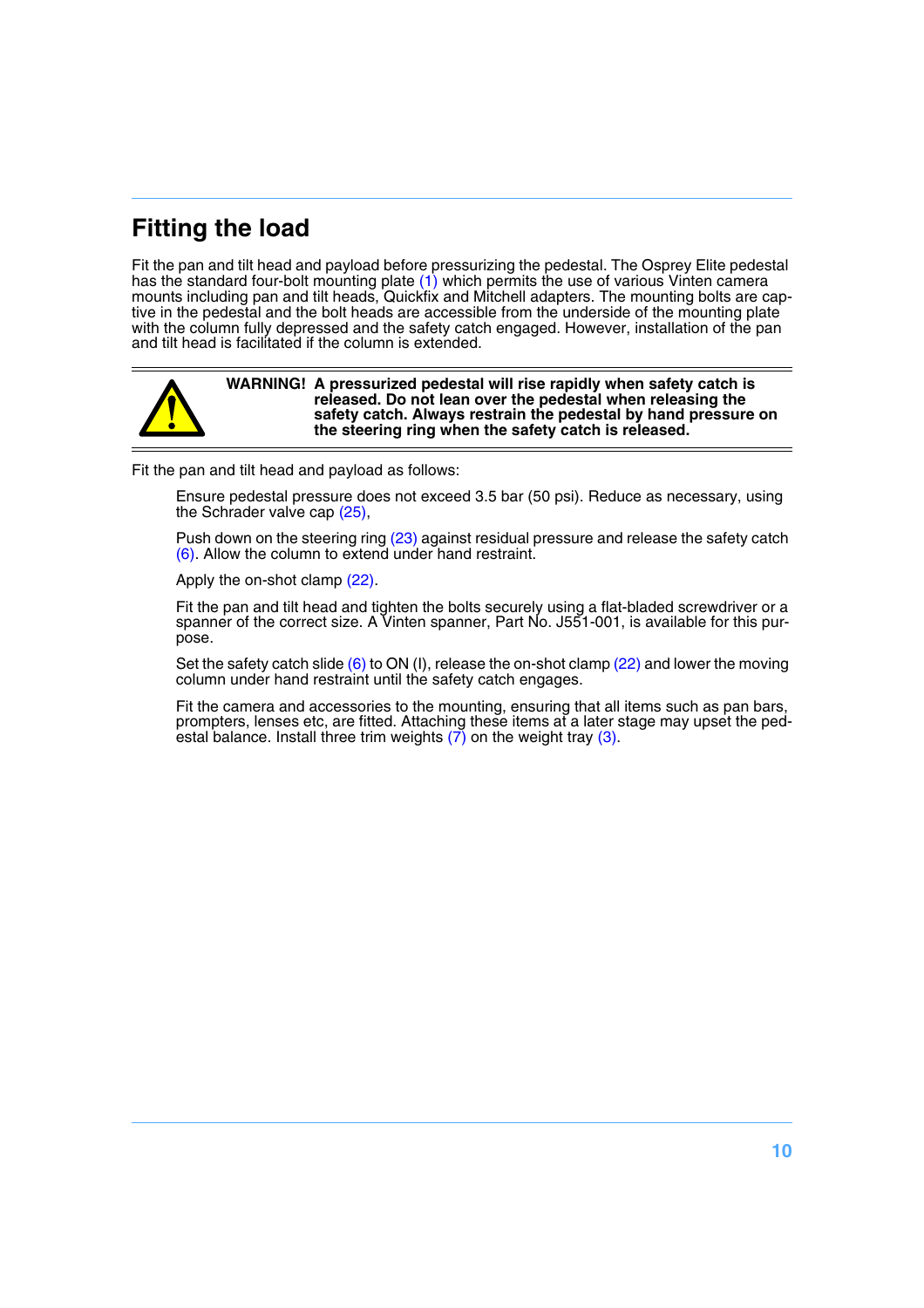# <span id="page-10-0"></span>**Pressurizing the pedestal**

The Osprey Elite may be pressurized from an external pressure source or by using the Vinten portable pump (Part No. 3357-3). Trim weights [\(7\)](#page-5-2) are provided for fine balance.

Ascertain the payload to be fitted to the pedestal (payload = pan and tilt head, camera, lens and all ancillary equipment). Referring to the graph, mark the payload on the horizontal axis then strike a vertical line from the load figure to the balance line. At the intersecting point strike a horizontal line to the vertical axis and read off the required gas pressure.

![](_page_10_Figure_3.jpeg)

### **Pressurization graph**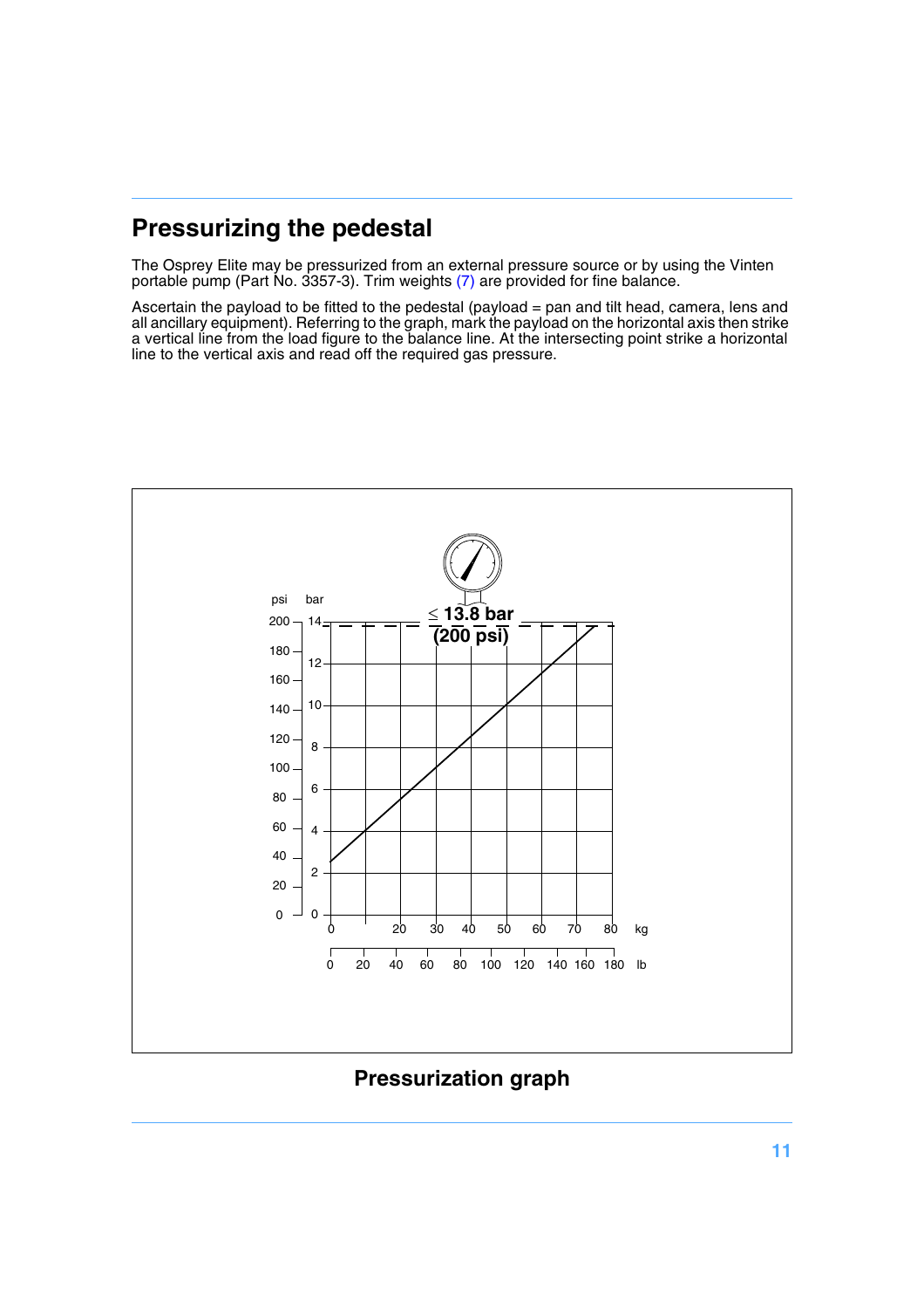### <span id="page-11-0"></span>**Pressurizing from an external pressure source**

|  | WARNING! This pedestal must be pressurized only with clean, dry air or<br>nitrogen. A pressure reducing valve must be fitted to the pres-<br>sure line between the gas cylinder and the outlet connection of<br>the hose. The reducing valve must be screwed into the gas cyl-<br>inder outlet. The maximum pressure on the outlet side of the<br>reducing valve must not exceed 13.8 bar (200 psi). Do not pres-<br>surize the pedestal beyond the maximum safe working pressure<br>indicated by the leading edge of the red sector on the gauge.<br>The pedestal is fitted with a pressure relief valve as a safeguard |
|--|--------------------------------------------------------------------------------------------------------------------------------------------------------------------------------------------------------------------------------------------------------------------------------------------------------------------------------------------------------------------------------------------------------------------------------------------------------------------------------------------------------------------------------------------------------------------------------------------------------------------------|
|  | against over-pressurization.<br>Do not attempt to adjust the pressure relief valve.                                                                                                                                                                                                                                                                                                                                                                                                                                                                                                                                      |

To pressurize the pedestal from an external pressure source, proceed as follows:

Set the safety catch slide  $(6)$  to ON (I) and fully depress the moving column  $(5)$  until the safety catch engages.

Remove the Schrader valve cap [\(25\)](#page-5-15) and connect the charging line from the pressure source.

Turn on the pressure supply and slowly increase the pedestal pressure to the required pressure. Do not exceed the maximum working pressure, indicated by the leading edge of the red sector on the gauge [\(2\).](#page-5-19)

<span id="page-11-2"></span>Disconnect the charging line, but do not refit the Schrader valve cap at this stage.

![](_page_11_Figure_7.jpeg)

### <span id="page-11-5"></span><span id="page-11-4"></span><span id="page-11-3"></span><span id="page-11-1"></span>**Vinten Portable Pump**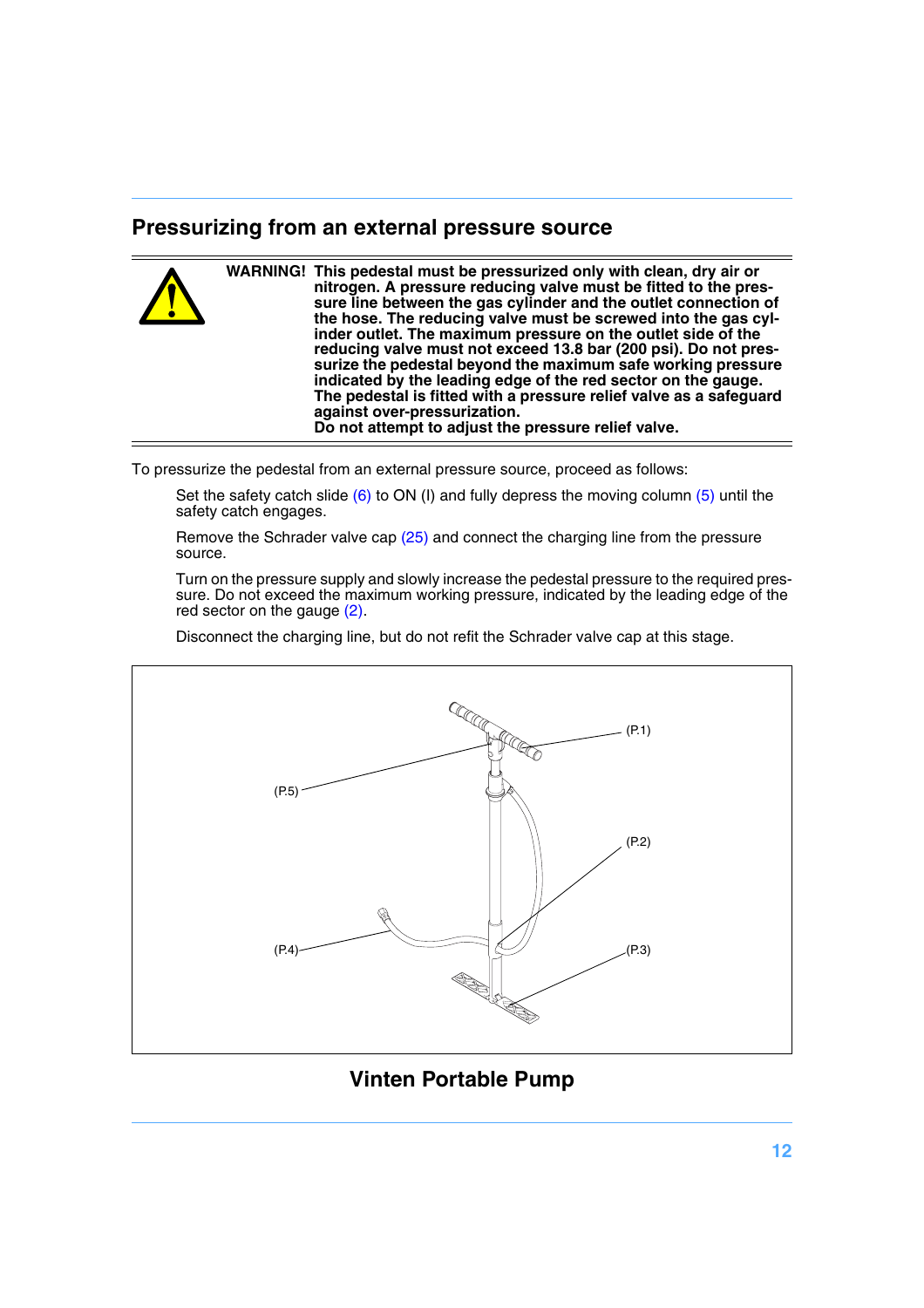### <span id="page-12-0"></span>**Pressurizing the pedestal using the Vinten portable pump**

### **WARNING! Do not pressurize the pedestal beyond the maximum safe working pressure indicated by the leading edge of the red sector on the gauge. The pedestal is fitted with a pressure relief valve as a safeguard against over-pressurization. Do not attempt to adjust the pressure relief valve.**

To pressurize the pedestal using the Vinten portable pump, proceed as follows:

Set the safety catch slide [\(6\)](#page-5-16) to ON (1) and fully depress the moving column [\(5\)](#page-5-1) until the safety catch engages.

On the pump, fold down both the feet [\(P.3\)](#page-11-1).

Push in the handle release button  $(P.5)$  and move the handle  $(P.1)$  to the horizontal position, where it will lock.

Pull the hose  $(P.4)$  out of its stowage  $(P.2)$ . Connect the hose to the pedestal charging valve.

Position the pump between the legs, standing with both feet on the fold-down feet [\(P.3\).](#page-11-1)

Grip the handle  $(P.1)$  with both hands and, using full steady strokes, pressurize the pedestal to the required pressure. Do not exceed the maximum working pressure, indicated by the leading edge of the red sector on the gauge [\(2\).](#page-5-19)

Disconnect the hose  $(P.4)$  from the pedestal charging valve, but do not refit the Schrader valve cap at this stage. Fit the hose in its stowage [\(P.2\).](#page-11-5)

Push the pump plunger fully down, push in the handle release button  $(P.5)$  and move the handle  $(P.1)$  to the vertical position, where it will lock the pump plunger in the closed position.

Fold up both the feet [\(P.3\)](#page-11-1).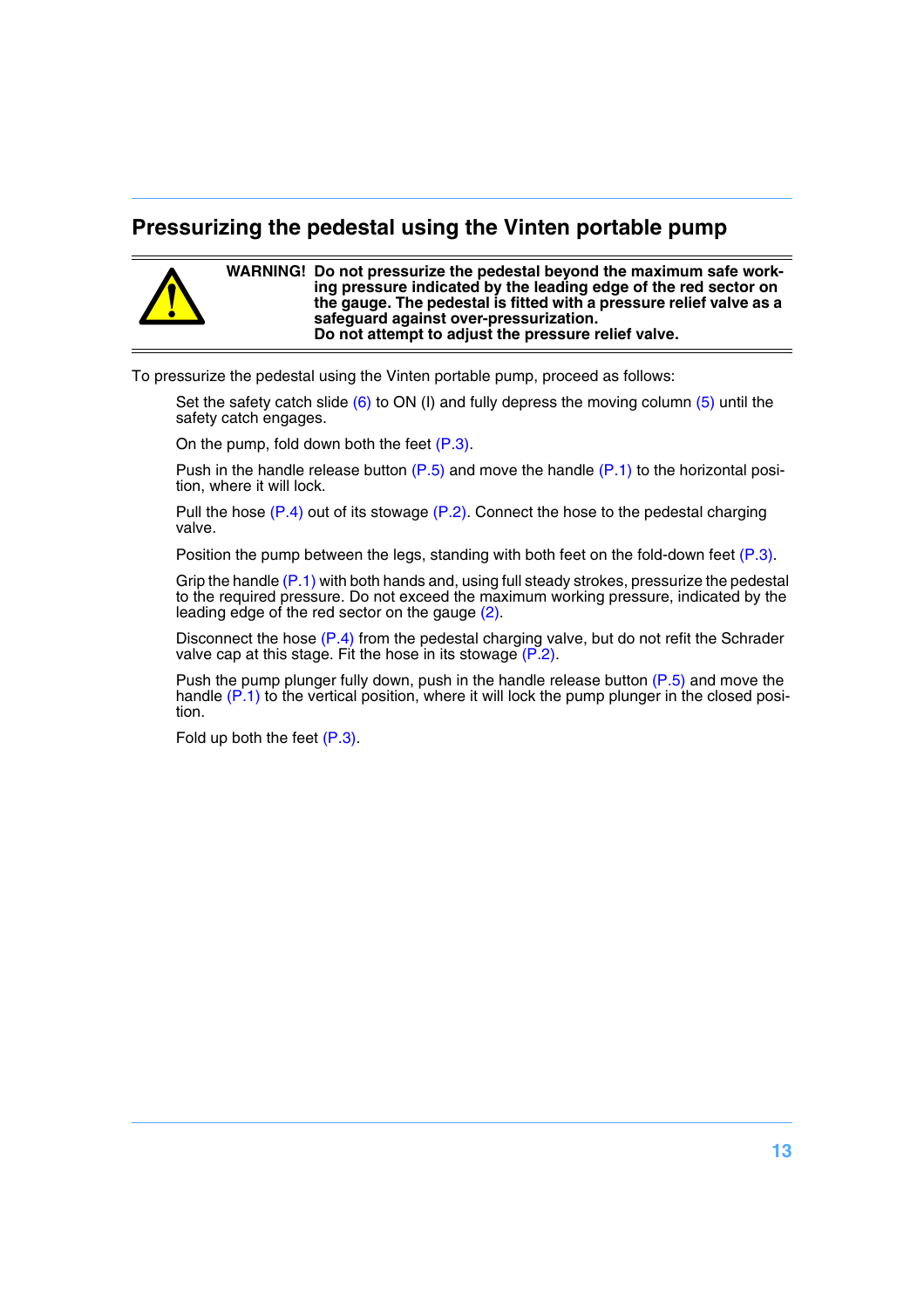# <span id="page-13-0"></span>**Balancing the load**

After pressurization of the pedestal, the pan and tilt head and payload can be accurately balanced, as follows:

Push down on the steering ring [\(23\)](#page-5-0) against residual pressure and release the safety catch [\(6\)](#page-5-16). Allow the column to extend under hand restraint.

Exercise the moving column [\(5\)](#page-5-1) over its full travel at least twice, then position the column in the mid-height position.

![](_page_13_Picture_4.jpeg)

**WARNING! Do not reduce pedestal pressure below 3.5 bar (50 psi). This ensures that the elevating mechanism remains in tension.**

If the column tends to fall, remove a trim weight or increase pressure.

If the column tends to rise, reduce the pressure in steps of 0.15-0.20 bar (2-3 psi) using the Schrader valve cap [\(25\)](#page-5-15).

![](_page_13_Picture_8.jpeg)

**WARNING! The Schrader valve cap [\(25\)](#page-5-15) forms a primary pressure seal. Always replace the cap and screw it down finger-tight.**

A correctly pressurized pedestal will balance its payload such that it can be moved to any position over the full on-shot stroke of the moving column, with minimum effort, and it will maintain its position when the steering ring is released. Fine balance and temperature correction may be achieved by adding or removing trim weights.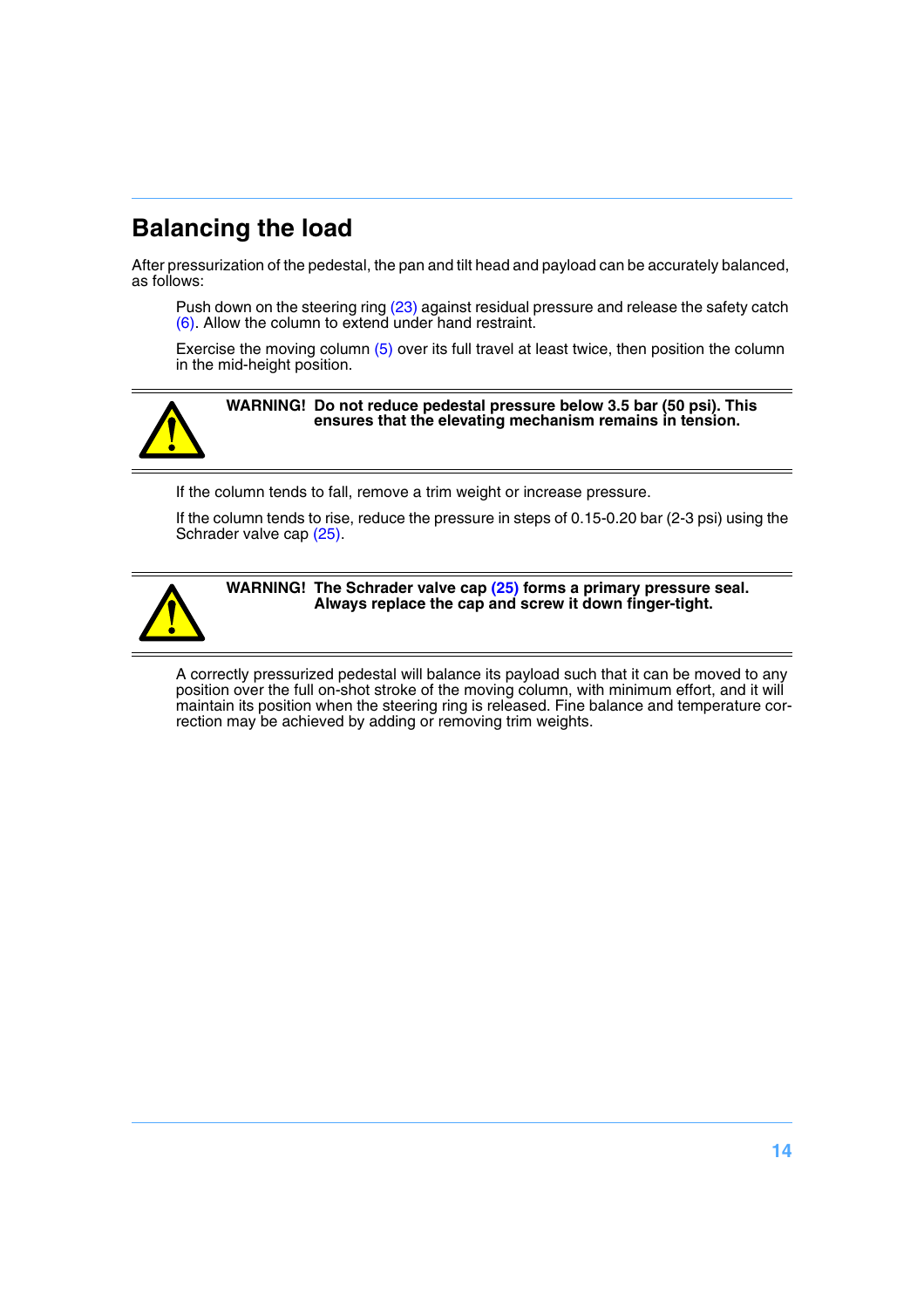# <span id="page-14-1"></span><span id="page-14-0"></span>**Using the Osprey Elite pedestal Height adjustment**

The column has an on-shot stroke of 770 mm (30 in.) and the load can be moved over this distance, in perfect balance, by raising and lowering the steering ring [\(23\).](#page-5-0) The movement is adjustable for drag [\(21\)](#page-5-20) and an on-shot clamp [\(22\)](#page-5-17) can be used to hold the moving column in position if fixed height operation is required.

### **Drag control**

Column movement is adjustable for drag and this is set according to operator preference by means of the drag control [\(21\)](#page-5-20) located at the top of the outer tube. Turn the control clockwise to increase the drag setting, and counter-clockwise to decease it.

### **On-shot clamp**

An on-shot clamp [\(22\)](#page-5-17) can be used to hold the moving column in position if fixed height operation is required. Move the clamp lever fully to the left to apply the clamp. Move it fully to the right to release the clamp.

### <span id="page-14-2"></span>**Brakes**

The skid is fitted with brakes on the wheels on the folding legs. The brakes are operated by press-ing on the foot-buttons [\(11\)](#page-5-3) located above the wheels. Press once to apply the brake and again to release it.

### <span id="page-14-3"></span>**Cable guards**

The cable guards [\(12\)](#page-5-5) fitted to the studio version are height-adjustable and should be set as required. Adjustment is carried out by slackening the knobs, setting the cable guards at the required height and re-tightening the knobs.

### <span id="page-14-4"></span>**Steering**

Directional control of the pedestal is achieved by turning the steering ring [\(23\)](#page-5-0) mounted at the top of the column. The steering system is geared so that the skid wheels turn by the same amount as the steering ring. This ensures, for example, that with the pedestal set to crab, turning the steering ring by 90o will also cause the pedestal to change direction by 90o. The steering ring is fitted with two movable indicators [\(4\)](#page-5-13) which can be used to mark the straight-ahead position of the ring and will thus provide a reference point when steering.

The skid has a crab/steer arrangement with a foot-operated changeover mechanism, which provides a steer setting i.e. one wheel steering, two fixed; or a crab setting, where all three wheels turn together. Pushing the foot-button [\(15\)](#page-5-21) operates a changeover mechanism which toggles the pedestal between crab and steer. Although the button can be pressed with the wheels in any position, the changeover will not occur until the wheels are all facing forward, so the steering ring may have to be turned by up to 180o before the changeover mechanism engages. This arrangement ensures that the rear wheels will always lock in the straight-ahead position when changing from crab to steer.

A clutch in each wheel unit disconnects that wheel from the steering in the event of the wheel striking an obstacle. To reconnect the wheel, hold the steering ring stationary and turn the wheel unit until the clutch re-engages.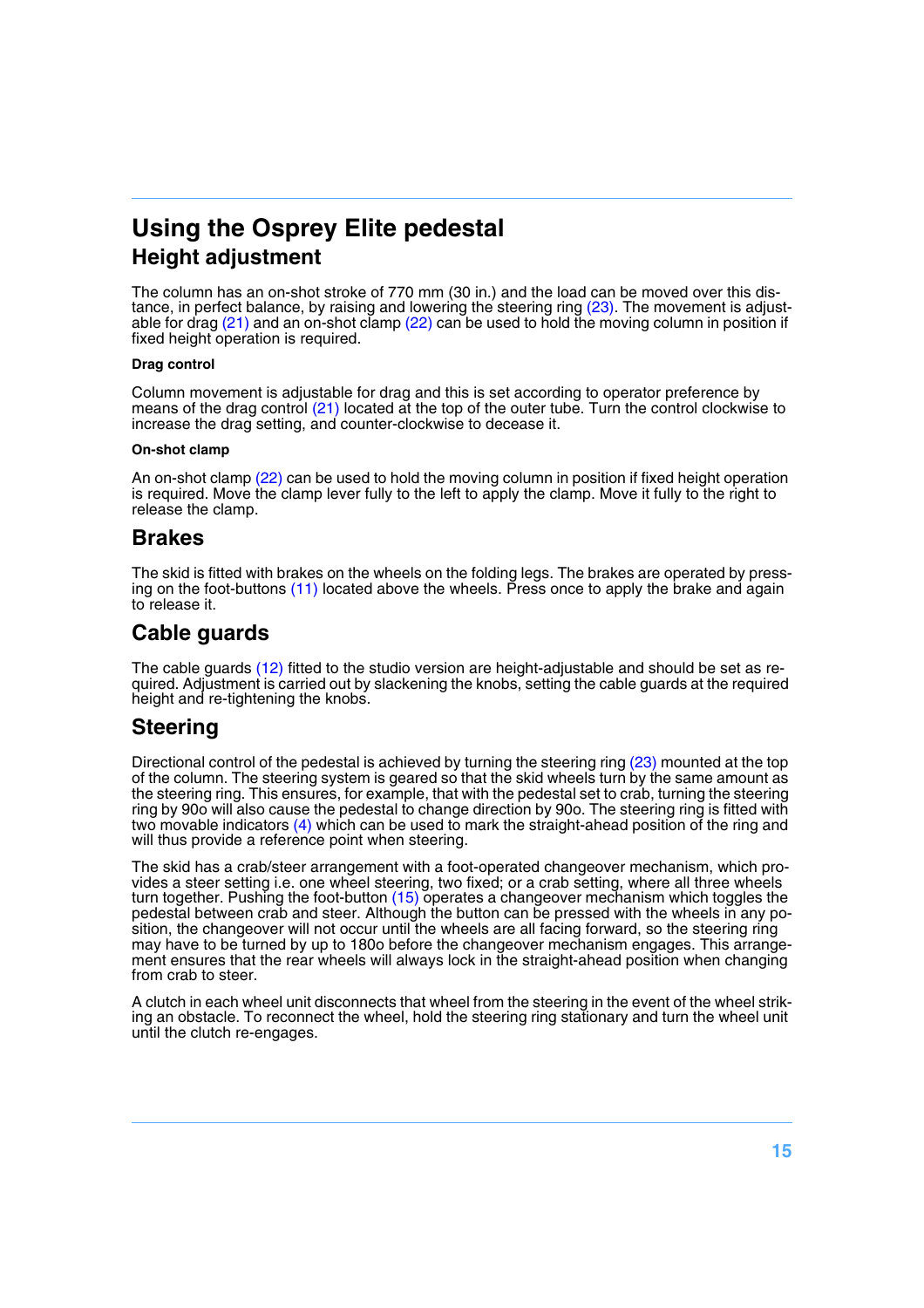### <span id="page-15-0"></span>**Steering tiller**

The steering tiller (Part No. 3329-21) provides an alternative means of steering the skid. It is particularly useful when the skid is fitted with a head-to-skid adapter or fixed column, or when a grip or assistant is required to manoeuvre the pedestal.

The tiller is fitted as follows:

Unscrew and remove the round cap [\(17\)](#page-5-4) which is fitted on the tiller socket on the end of the fixed skid leg. The cap may be used to close the steering tube socket if the skid is used without the column installed.

Fit the tiller bar in the tiller socket and engage it with the drive dog.

The pedestal can now be steered by turning the tiller bar or steering ring. Crab/steer changeover is carried out in the usual manner.

![](_page_15_Figure_6.jpeg)

### **Skid Tracking Width**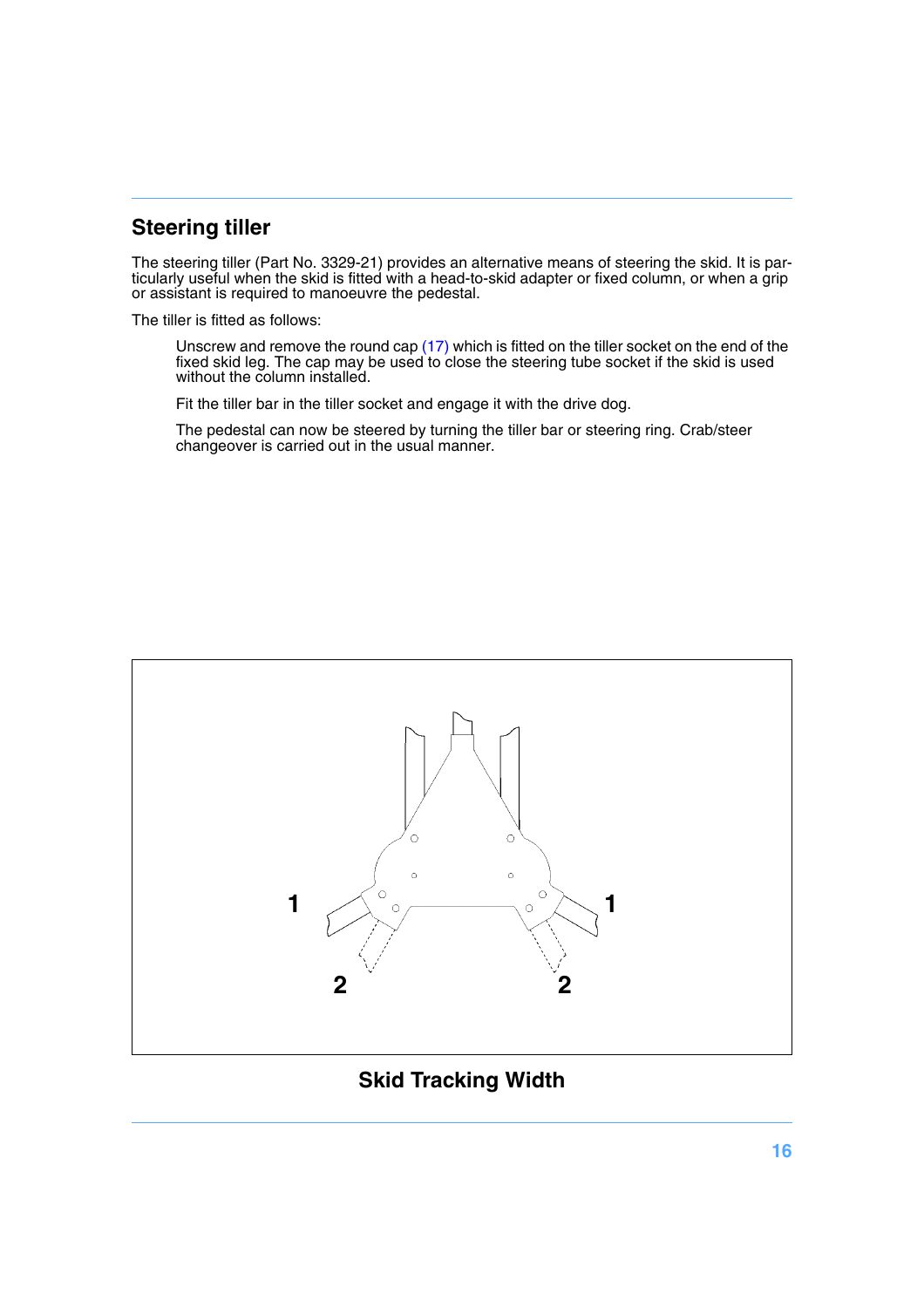### <span id="page-16-0"></span>**Changing the skid tracking width**

The movable skid legs can be set to either of two positions. Position 1 is for normal use and gives maximum stability. Position 2 provides a reduced width for tracking through narrow doorways etc.

![](_page_16_Picture_2.jpeg)

**WARNING! To ensure maximum stability when the skid is set to narrow track, particularly when moving over uneven ground, reduce pedestal height to a minimum**

To change the tracking width:

Set the column to its lowest setting and engage the safety catch [\(6\)](#page-5-16).

Ensure that the brakes [\(11\)](#page-5-3) are released and then turn the skid wheels so they are pointing at right angles to the skid legs.

Reach under the pedestal, depress one of the spring-loaded locking plungers and move the leg to the required position, ensuring that the plunger has engaged correctly at the new location.

Repeat for the second leg.

<span id="page-16-3"></span><span id="page-16-2"></span>![](_page_16_Figure_9.jpeg)

# <span id="page-16-1"></span>**Optional Wheels**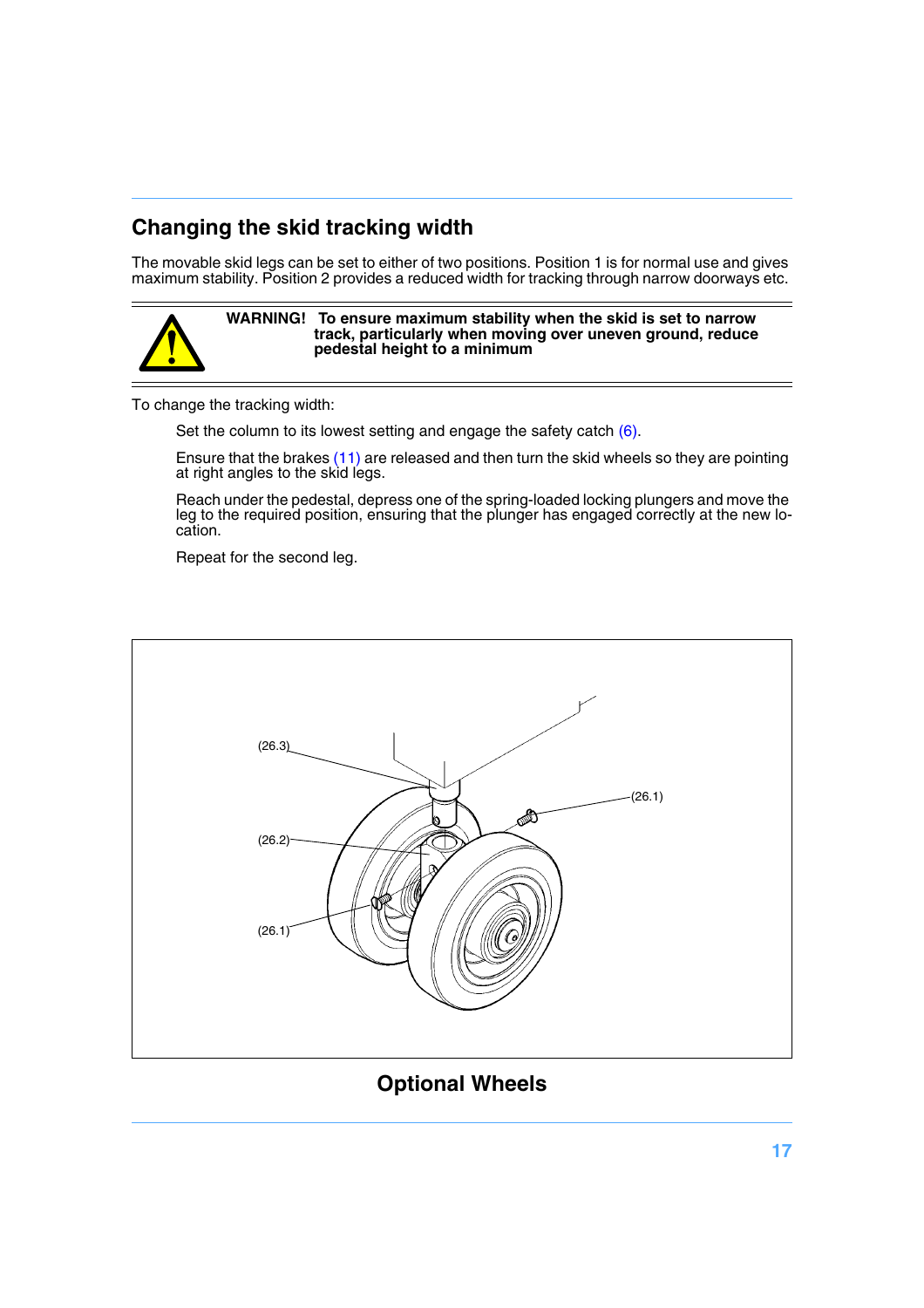# <span id="page-17-0"></span>**Optional wheels**

A set of 160 mm (6.3 in.) wheels (Part No. 3329-30) is available to convert the skid from studio to OB use. A set of 125 mm (5in.) wheels with cable guards (Part No. 3329-43) is available to convert an OB skid to a studio skid.

To replace the wheels:

Remove the column from the skid and turn the skid upside-down.

Unscrew and remove the countersunk screws [\(26.1\)](#page-16-1) securing the wheel assembly [\(26.2\)](#page-16-2) to the shaft [\(26.3\)](#page-16-3).

Remove the wheel assembly, complete with cable guard.

Repeat for remaining two wheel assemblies. Store the wheels for future use.

Fit the replacement wheel assemblies [\(26.2\)](#page-16-2) to the shafts [\(26.3\)](#page-16-3) and secure each wheel assembly to the shaft with the countersunk screws  $(26.1)$ .

# <span id="page-17-1"></span>**Transportation and storage**

![](_page_17_Picture_9.jpeg)

**WARNING! Local, national or international regulations may apply to the transport and storage of pressurized pedestals.**

**NOTE: It is not necessary to reduce the pedestal pressure prior to transportation or storage and the pan and tilt head may be removed with the pedestal in the fully depressed and locked position. However, to facilitate removal of the camera and mounting, pressure should be reduced to 3.5 bar (50 psi).**

The pedestal may be dismantled for transportation and storage. Proceed as follows:

Apply the brakes [\(11\)](#page-5-3).

Set the safety catch slide  $(6)$  to ON (I) and fully depress the moving column  $(5)$  until the safety catch engages.

Remove the camera and accessories.

![](_page_17_Picture_16.jpeg)

**WARNING! Do not reduce pedestal pressure below 3.5 bar (50 psi). This ensures that the elevating mechanism remains in tension.**

Using the Schrader valve cap, reduce pedestal pressure to 3.5 bar (50 psi).

![](_page_17_Picture_19.jpeg)

**WARNING! Ensure that the payload is removed and trim weights are secured in the trim weight stowage before dismantling the pedestal.**

Release the safety catch [\(6\)](#page-5-16) and allow the column to rise under hand restraint.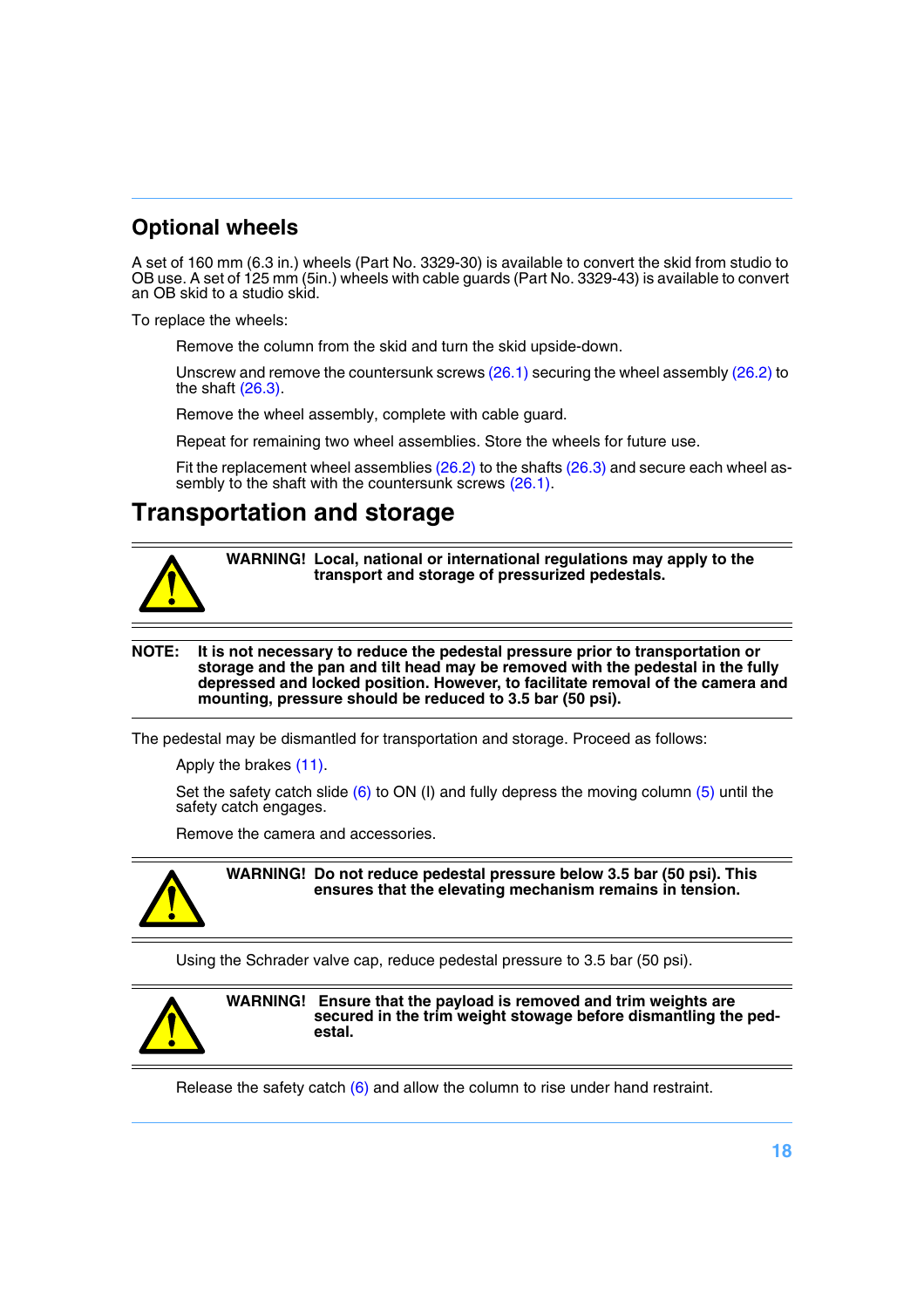Apply the on-shot clamp [\(22\)](#page-5-17).

Undo the four mounting bolts and remove the pan and tilt head.

To avoid the possibility of dust or abrasive particles collecting on moving components, re-lease the on-shot clamp [\(22\),](#page-5-17) set the column to minimum height and engage the safety catch [\(6\)](#page-5-16).

Secure any trim weights [\(7\)](#page-5-2) in the trim weight stowage [\(20\).](#page-5-22)

Release the skid clamp [\(9\).](#page-5-12)

Release the three rubber foot straps [\(10\)](#page-5-8) from the struts.

Raise the longer strut [\(19\)\(](#page-5-10)on the fixed skid leg), which will remain raised when released. Raise and hold the two shorter struts  $(8)$ , then lift the complete column vertically off the skid.

Secure the struts with the Velcro strap [\(18\).](#page-5-9)

![](_page_18_Picture_8.jpeg)

### **WARNING! The column will be unstable if stood on its base.**

Remove the steering ring [\(23\)](#page-5-0) by unscrewing each fastener until it releases. Lift the steering ring off its mounting plate  $(24)$ .

Remove the kick bar [\(13\)](#page-5-6) from the skid by releasing the sliding catches.

Depress the locking plungers and fold the skid legs, ensuring that the plungers lock in the fully closed position.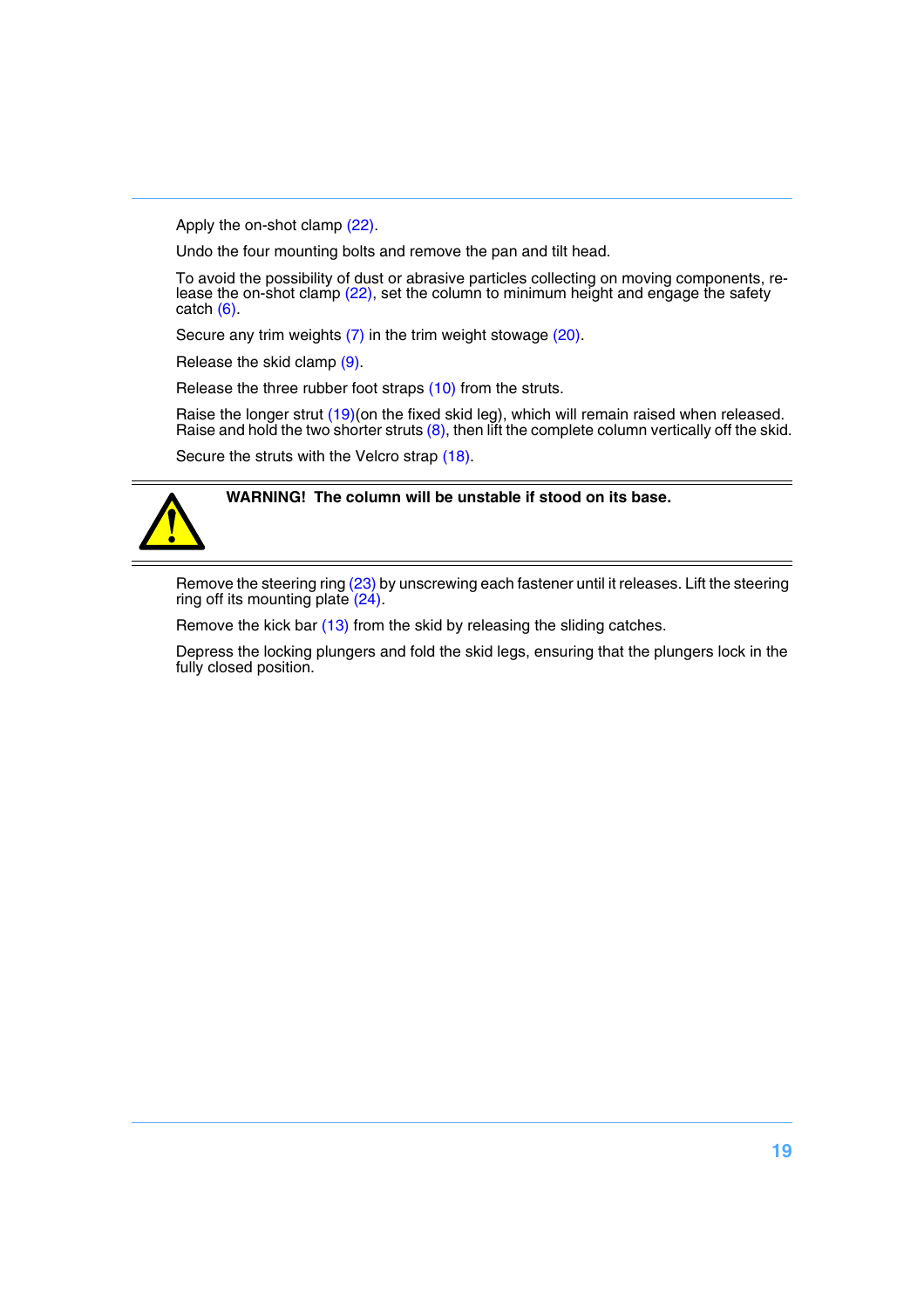# **Servicing**

# <span id="page-19-1"></span><span id="page-19-0"></span>**General**

The Osprey Elite pedestal is robustly made to high engineering standards and little attention is required to maintain serviceability save regular cleaning. Attention to the following points will ensure a long and useful service life with minimum need for repair.

# <span id="page-19-2"></span>**Cleaning**

During normal studio use, the only cleaning required should be a regular wipe over with a lint-free cloth. Dirt accumulated during storage or periods of disuse may be removed with a semi-stiff brush. Particular attention should be paid to the flats on the top stage of the column.

**NOTE: Do NOT use oil or grease on any exposed part of the column. This is unnecessary and traps dirt which acts as an abrasive.**

Use out-of-doors will require special attention, especially in adverse conditions. Salt spray must be washed off with fresh water at the earliest opportunity. Do not allow water to enter the column. Sand and dirt acts as an abrasive and should be removed with a semi-stiff brush or vacuum cleaner.

### **NOTE: Use only detergent-based cleaners. Do NOT use solvent- or oil-based cleaners, abrasives or wire brushes to remove accumulations of dirt, as these damage the protective surfaces.**

# <span id="page-19-3"></span>**Routine checks**

Check the following during normal use:

Check for ageing and cracking of the rubber strut securing straps and renew if necessary.

Check the effectiveness of the clamps.

Check for radial or side play in the moving column.

# <span id="page-19-4"></span>**Adjustments**

Adjustments that may become necessary after considerable use are as follows:

Taking up wear In the skid clamp.

Elimination of radial and side play in the moving column.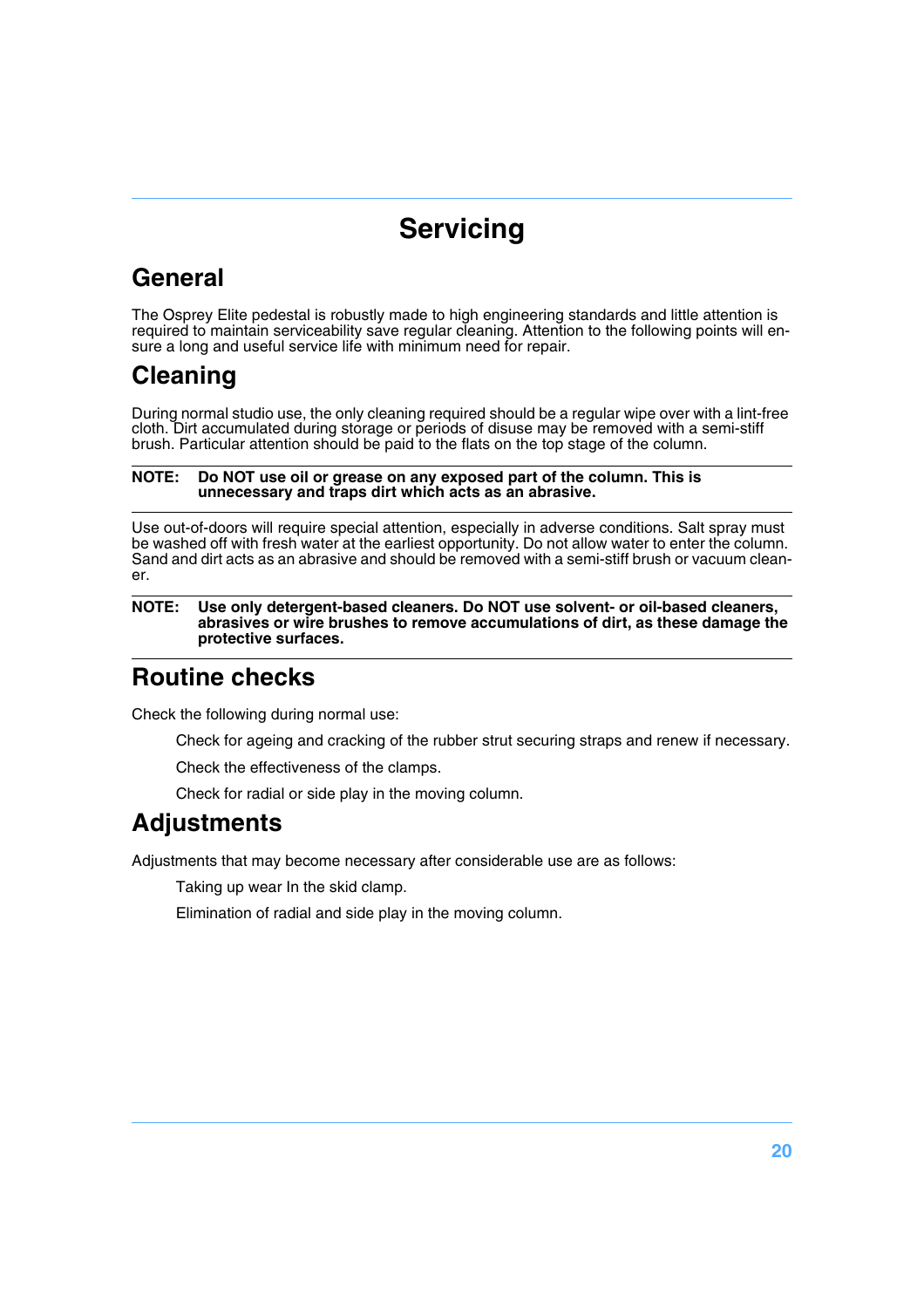### <span id="page-20-0"></span>**Skid clamp adjustment**

To adjust the skid clamp:

The skid clamp [\(9\)](#page-20-3) is applied or released by turning the handle clockwise or counter-clockwise. The handle has a pull-off/push-on ratchet adjustment. To take up wear, pull the handle away from the spindle, rotate counter-clockwise and release.

Repeat the above procedure, as necessary, until the clamp locks when applied but allows free movement when released.

### <span id="page-20-1"></span>**Elimination of radial and side play in the moving column.**

If excessive radial or side play is apparent in the moving column, refer to the appropriate section in the Maintenance Manual. This adjustment should be carried out by a competent person.

# <span id="page-20-2"></span>**Routine maintenance**

At three-yearly intervals, the three steel wire ropes in the column elevation mechanism should be replaced.

This procedure should be carried out by a competent person in accordance with the appropriate section in the Maintenance Manual.

![](_page_20_Picture_9.jpeg)

### <span id="page-20-3"></span>**Skid Clamp Adjustment**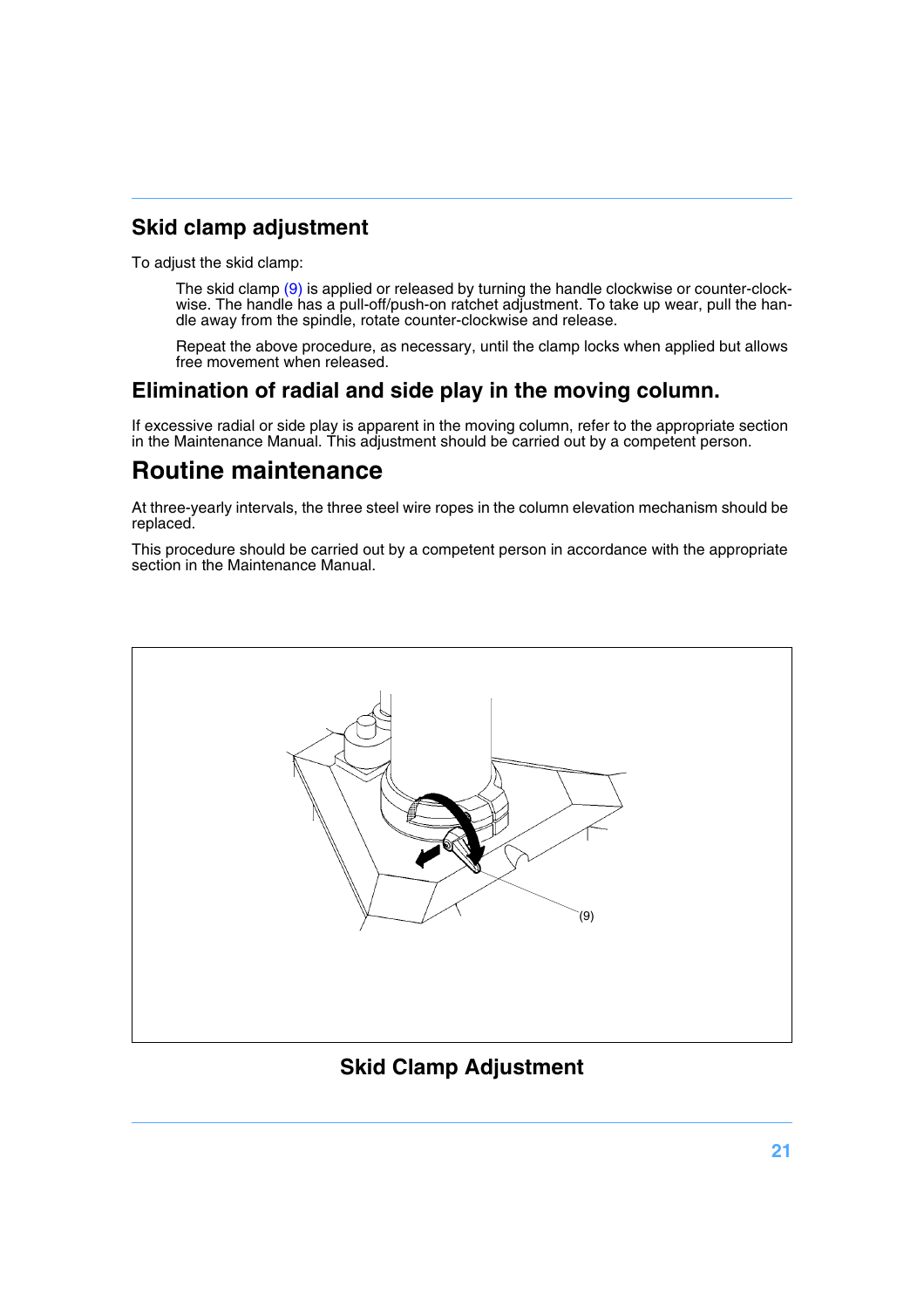# **Parts list**

<span id="page-21-0"></span>The following lists include main assemblies, user-replaceable spare parts and optional accessories. For further information regarding repair or spare parts, please contact Vinten Broadcast Ltd or your local distributor.

For information on-line, visit our website at

### **www.vinten.com.**

| <b>Item</b>                                                   | Part No. |
|---------------------------------------------------------------|----------|
| Osprey Elite, OB version (160mm wheels)                       | 3574-3B  |
| Osprey Elite, studio version (125 mm wheels and cable guards) | 3574-3C  |
| Column                                                        | 3574-11  |
| OB skid                                                       | 3573-3B  |
| Studio skid                                                   | 3573-3C  |
| Kick bar                                                      | 3329-32  |
| Trim weight                                                   | 3329-328 |
| Spanner - for head bolts                                      | J551-001 |
| Steering tiller                                               | 3329-21  |
| Column - for fitting to Penguin dolly                         | 3329-20  |
| Fixed column - for use with Dolphin arm                       | 3348-3   |
| Short column assembly                                         | 3354-3   |
| Low-level adaptor (four-bolt fixing)                          | 3368-24  |
| Set of three OB wheels                                        | 3329-30  |
| Set of three studio wheels with cable guards                  | 3329-43  |
| Vinten portable pump                                          | 3357-3   |